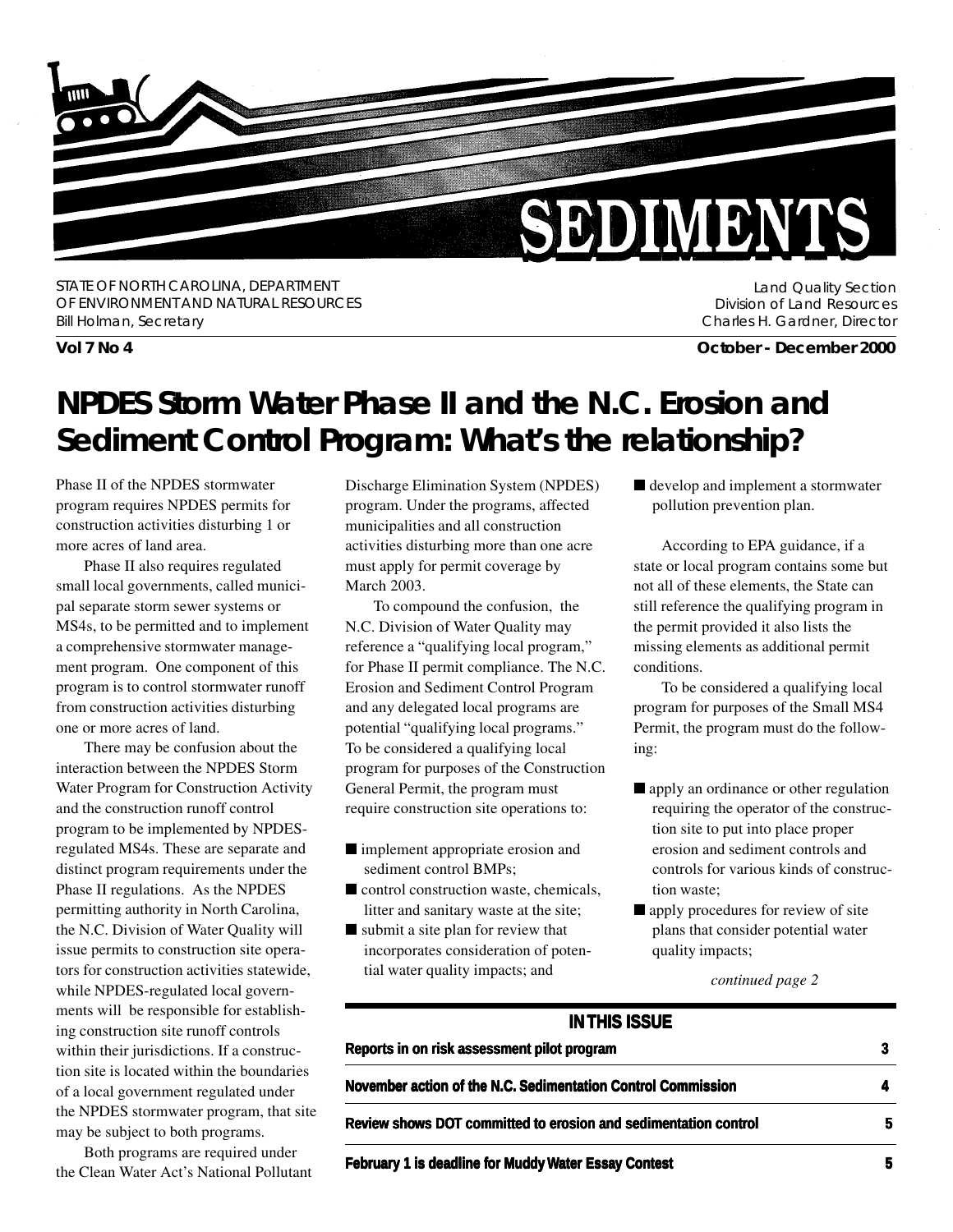■ apply procedures for site inspection and enforcement of control measures;

- state sanctions that will be applied to ensure compliance;
- establish procedures whereby the public may provide information to be considered in implementing/enforcing the permit;
- include a description of appropriate best management practices and state "measurable goals" by which permit compliance and program effectiveness will be gauged.

According to EPA guidance, the provision allowing permitting authorities to reference other programs has "no impact on or direct relation to the small MS4 operator's responsibilities under the construction site runoff control minimum measure." Even if a "qualifying local program" is referenced in the MS4 permit, the municipality remains responsible for implementing the Phase II requirements through compliance with the qualifying local program.

In October, the N.C. Division of Water Quality held a workshop to discuss Phase II construction site runoff requirements and the many related issues that the state and local governments will face in implementing the Phase II NPDES program. Following are some of the issues and questions raised during that workshop. These and many other issues will continue to be discussed as DWQ develops the NPDES Phase II implementation policy.

- Can the N.C. Erosion and Sediment Control Program and delegated local programs be considered "qualifying programs" under Phase II? If not, should the state model ordinance and local ordinances be revised to include all phase II requirements?
- Can Small MS4 municipalities meet the Phase II construction site minimum measure simply by passing ordinances requiring compliance with the State program within their jurisdictions and relying on the State

to implement and enforce construction site runoff controls?

- If a local government relies on the State Erosion and Sedimentation Control Program to enforce Phase II construction site runoff requirements within its jurisdiction and ineffective enforcement leads to a Clean Water Act citizen suit, who is responsible? The municipality, not the State Erosion and Sediment Control Program, will be the NPDES permittee. Only NPDES permittees can be held responsible for permit enforcement.
- Under Phase II, affected municipalities must report on progress toward measurable goals under the construction site runoff control program. If the State is implementing the program, how can municipalities comply with this reporting requirement?

The current draft NPDES Storm Water Phase I General Permit for Construction Activities disturbing 5 or more acres is posted on the DWQ website at: http://h2o.enr.state.nc.us/su/ NPDES\_GP\_Construction.htm. The Phase II General Permit for Construction Activities will likely be a revision of this Phase I permit. To provide input on the draft General Permit or participate in the DWQ NPDES Phase II implementation policy workshops, contact the N.C. Division of Water Quality's Stormwater and General Permits Unit at (919) 733- 5083 or e-mail stormwater@ncmail.net. Information on Phase II stormwater programs can be accessed at the DWQ web site shown above.

As the MS4 program is developed, the N.C. League of Municipalities will be developing an interactive CD program to help Small MS4s complete Phase II permit applications. Three half-day onsite training programs will be provided with the CD-based program when it becomes available. An introductory CD is available now. Contact Paula Thomas at (919) 715-4000.



*SEDIMENTS Vol 7, No 4 October - December 2000*

*SEDIMENTS* is published quarterly by the N.C. Sedimentation Control Commission to provide information and assistance to the regulated community and to facilitate communication among personnel of state and local erosion and sediment control programs.

Send comments to Caroline Medlin, NCDENR-Land Quality, 1612 Mail Service Center, Raleigh, NC 27699-1612. Email: Caroline.Medlin@ ncmail.net. Send change of address to WRRI, Box 7912, North Carolina State University, Raleigh, NC 27695-7912 (919/515-2815). Fifty-six hundred copies of this newsletter were printed at a cost of \$915.84 or 16 cents per copy.

Personnel of the Land Quality Section of the N.C. Department of Environment and Natural Resources provide information and assistance for implementation of the N.C. Erosion and Sediment Control Program. For assistance, please contact the Regional Engineer or the Raleigh headquarters listed below:

> Richard Phillips, P.E. Interchange Bldg, 59 Woodfin Place Asheville, NC 28801 (828) 251-6208

William (Toby) Vinson, P.E. 225 Green Street, Suite 714 Fayetteville, NC 28301 (910) 486-1541

Doug Miller, P.E. 919 N. Main Street Mooresville, NC 27115 (704) 663-1699

John Holley, P.E. 3800 Barrett Drive, Suite 101 Raleigh, NC 27609 (919) 571-4700

Floyd Williams, P.G. 943 Washington Sq. Mall Washington, NC 27889 (252) 946-6481

Dan Sams, P.E. 127 Cardinal Dr, Ext Wilmington, NC 28405-3845 (910) 395-3900

Matt Gantt, P.E. 585 Waughtown St. Winston-Salem, NC 27107 (336) 771-4600

Bill Noyes, P.E. Raleigh Headquarters 512 N. Salisbury St., 1612 Mail Service Center Raleigh, NC 27699-1612 (919) 733-4574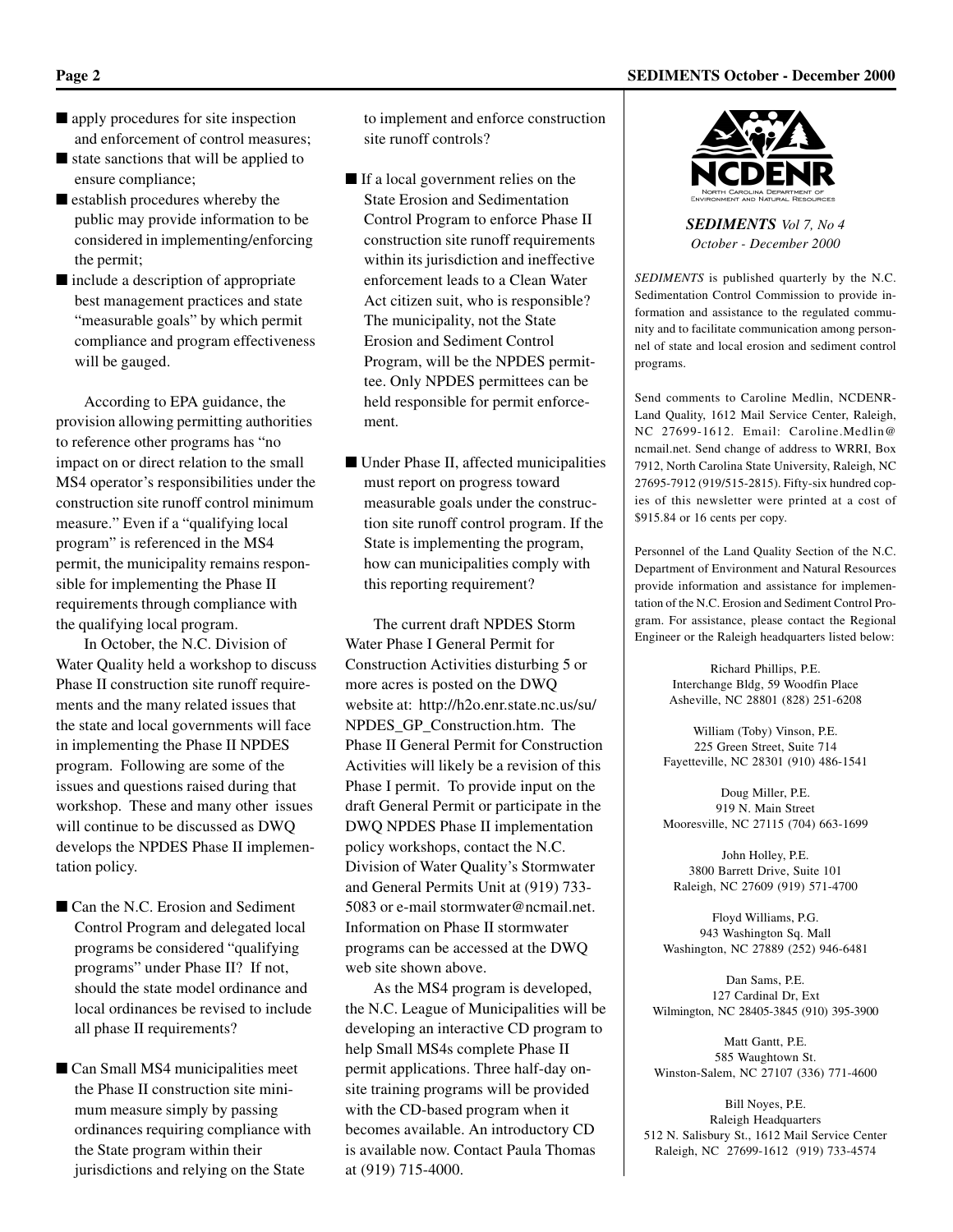#### The North Carolina Sedimentation Control Commission

The Sedimentation Control Commission (SCC) was created to administer the Sedimentation Control Program pursuant to the N.C. Sedimentation Pollution Control Act of 1973 (SPCA). It is charged with adopting rules, setting standards, and providing guidance for implementation of the Act. The composition of the Commission is set by statute to encompass a broad range of perspectives and expertise in areas related to construction, industry, government, and natural resource conservation and quality. All members are appointed by the Governor and serve three-year terms, except for the Director of the Water Resources Research Institute of The University of North Carolina, who serves as long as he remains Director. The chairman of the SCC is named by the Governor.

Chairman: Kenneth H. Reckhow Durham Director of Water Resources Research Institute

Commissioners:

Daniel V. Besse Winston-Salem Rep. N.C. Environmental Management Com.

> John R. Bratton Knightdale Rep. N.C. Mining Com.

Donnie W. Brewer Greenville Rep. Professional Engineers of N.C.

James Ferguson Clyde Rep. N.C. Soil and Water Conservation Com.

Phillip Ray Gibson Cullowhee Non-governmental conservation representative

> J. Wendell Gilliam Raleigh Rep. NCSU Dept. of Soil Science

> > Ray B. Killough Matthews Rep. N.C. public utilities

Joseph A. Phillips Raleigh Non-governmental conservation representative

Kyle Sonnenberg Southern Pines Rep. Association of County Commissioners/ N.C. League of Municipalities

Ralph Stout Greensboro Rep. Carolinas Associated General Contractors

F. Roger Watson Asheville Rep. N.C. Home Builders Association

# **Reports in on risk assessment pilot program**

At the November meeting of the SCC, Land Quality staff reported on a pilot program to test a method for assessing how likely it is that off-site sedimentation or other resource damage may occur at a particular construction site.

The Erosion and Sedimentation Risk Assessment Method was developed by a technical work group chaired by Russell Briggs as part of the SCC's Plan of Action for strengthening the Erosion and Sedimentation Control Program. It was conceived as a planning tool to help developers make decisions up front about whether or not to develop particular sites in particular ways. It is a process in which the developer (1) rates the vulnerability of a site to erosion using a rating sheet, (2) rates the effectiveness of conservation measures planned for the site using a rating sheet, and (3) combines the two ratings to arrive at a risk factor. A "high" risk factor should signal to a developer that putting a particular development on a particular site will require a larger investment in erosion, sedimentation and storm water controls in order to avoid violations of regulations and natural resource damages.

The method is also viewed by Land Quality as a way whereby plan reviewers can gauge risk and prioritize sites for inspection.

The method was evaluated by Richard Phillips, P.E., Regional Engineer in Asheville; John Holley, P.E., Regional Engineer in Raleigh; and Pat McClain, P.E., Assistant Regional Engineer in Washington. Beginning in July 1999, they selected projects from various counties within their regions. For each project, they estimated the risk as high, medium or low based on their overall judgment. Then they used the Risk Assessment form to assign numerical values to each vulnerability factor and

each conservation factor and to calculate a weighted risk factor.

Each of the engineers found that the vulnerability part of the form predicted about the same risk they estimated using best professional judgment.

However, the engineers found that the method gives too much weight to conservation factors and that the vast majority of weighted risk factors arrived at by using the form were too low. From the standpoint of plan review engineers, use of the method does not enhance professional judgment.

The reviewing engineers made the following comments and suggestions:

- Using the method to calculate risk before an erosion and sedimentation control plan for a project has been approved is meaningless since conservation factors are actually unknown.
- The effectiveness of conservation factors depends upon maintenance, which is not a factor in the method.
- The size of the site should be weighted more heavily.
- Distance from the regional office to the site should be a vulnerability factor since the further away the site is, the less frequently it will be inspected.

Staff of Land Quality recommended and the SCC approved asking the group that developed the method to further evaluate it and modify the rating scheme taking into account comments provided by field staff. Commissioner Roger Watson asked that contractors be given an opportunity to review the form and provide input for modification.

**The North Carolina Erosion and Sediment Control Planning and Design Manual is being revised and updated. If you have suggestions for additions or revisions to the manual, please send them to Caroline Medlin by January 15. See page 2 for her address and email.**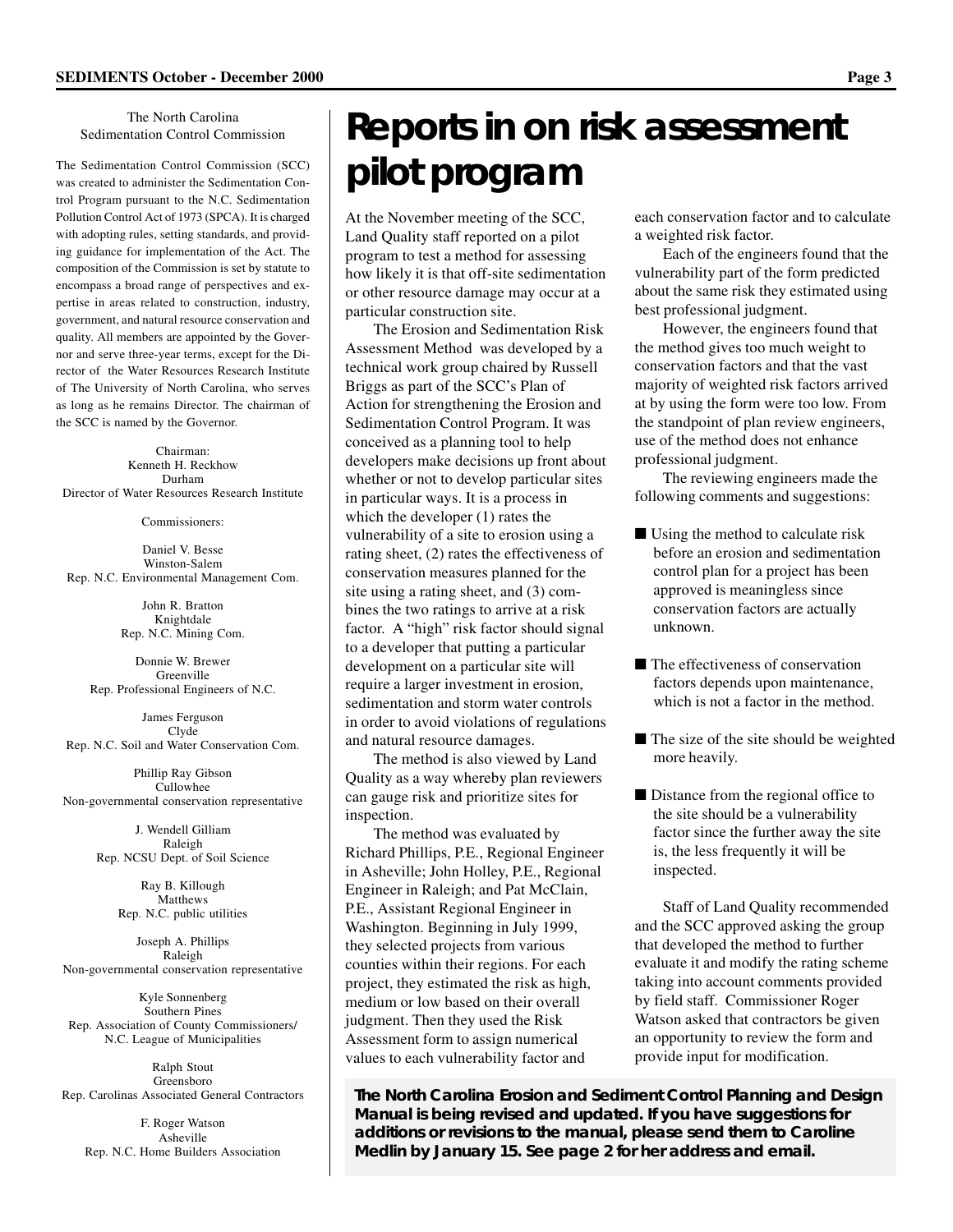## **November action of the N.C. Sedimentation Control Commission**

At its regular meeting on November 14, the N.C. Sedimentation Control Commission (SCC) took the following action (in addition to action reported elsewhere in this issue):

■ **Approved application forms and guidelines for Local Program Assistance Contracts.** The SCC had previously approved forms and guidelines for grants to local programs, but the Department of Environment and Natural Resources determined that it cannot award grants and that financial assistance to local erosion and sediment control programs must be awarded through contracts. Guidelines adopted by the SCC provide that local program assistance funds shall be used for start-up of new local erosion and sediment control programs before consideration is given to applications for program enhancement. The N.C. General Assembly provided \$151,357 per year for 1999-2001 for cost sharing with local governments for local erosion and sediment control programs. For contract applications forms and guidelines, visit the N.C. Erosion and Sediment Control Program website at http:// www.dlr.enr.state.nc.us/erolocal.html. The deadline for applications for the second year of local program assistance is January 1, 2001.

■ **Approved a Clear Water Contractor Training Program** to be administered cooperatively by Land Quality personnel in the Asheville Region and Western North Carolina Tomorrow (WNCT) at Western Carolina University. Workshops to help contractors learn the requirements of the Sedimentation Pollution Control Act and how to properly install erosion and sediment control measures are planned for Murphy, Franklin, and Boone. For information contact Phillip Gibson at WNCT (828/227-7492 or PGIBSON@wpoff.wcu.edu).

■ **Approved funding for the Erosion and Sediment Control Research and Education Station at N.C. State University.** This project was initiated

> **Financial assistance for start-up of new local erosion and sedimentation control programs is available. See text on left.**

in 1999. A site for evaluating erosion and sediment control measures is being developed at NCSU's Lake Wheeler Road research station.

- **Adopted a permanent rule (15A NCAC 4C .0107) establishing required content for Notice of Violation.**
- **Appointed a committee to study and make recommendations regarding implementation of requirements under the Sedimentation Pollution Control Act (G.S. 113-A-57) and the administrative rules (15 A NCAC 4B .0025) for "buffer zones" along "watercourses."** Commissioner Phillip Gibson raised the issue at the SCC meeting in August, and a committee was appointed to take a preliminary look at the issue. Gibson and Commissioners Roger Watson

and Wendell Gilliam met with Land Quality Regional Engineers (REs) to discuss difficulties REs face in implementing the buffer zone requirement. Even though the Division of Land Resources has advised REs that they have the authority to specify the width of stream buffers, the vagueness of the law and the rules often leaves them arguing with plan designers about what can be required. In addition to how wide a buffer zone must be, it is not clear whether buffer zones are meant to be undisturbed or whether land can be cleared to streambanks as long as visible sediment is contained with the 25% of a swath of land along the stream nearest the construction activity. Moreover, whether the term "watercourse" includes wetlands is in question. The committee that will consider the buffer zone issue is composed of Commissioners Phillip Gibson, Wendell Gilliam, Roger Watson, Joe Phillips, Kyle Sonnenberg, and Ray Killough, all REs, Division of Land Resources Director Charles Gardner, Land Quality Section Chief Mell Nevils, and a member of the staff of the N.C. Division of Water Quality.

■ **Chairman Kenneth H. Reckhow announced that he will appoint technical subcommittees to examine the issues of turbidity and enhanced erosion and sediment control in Nutrient Sensitive Waters.**

**A toll-free hotline has been established statewide for concerned citizens to report possible violations of the N.C. Sedimentation Pollution Control Act. To report problems call 1-866-STOPMUD (786-7683)**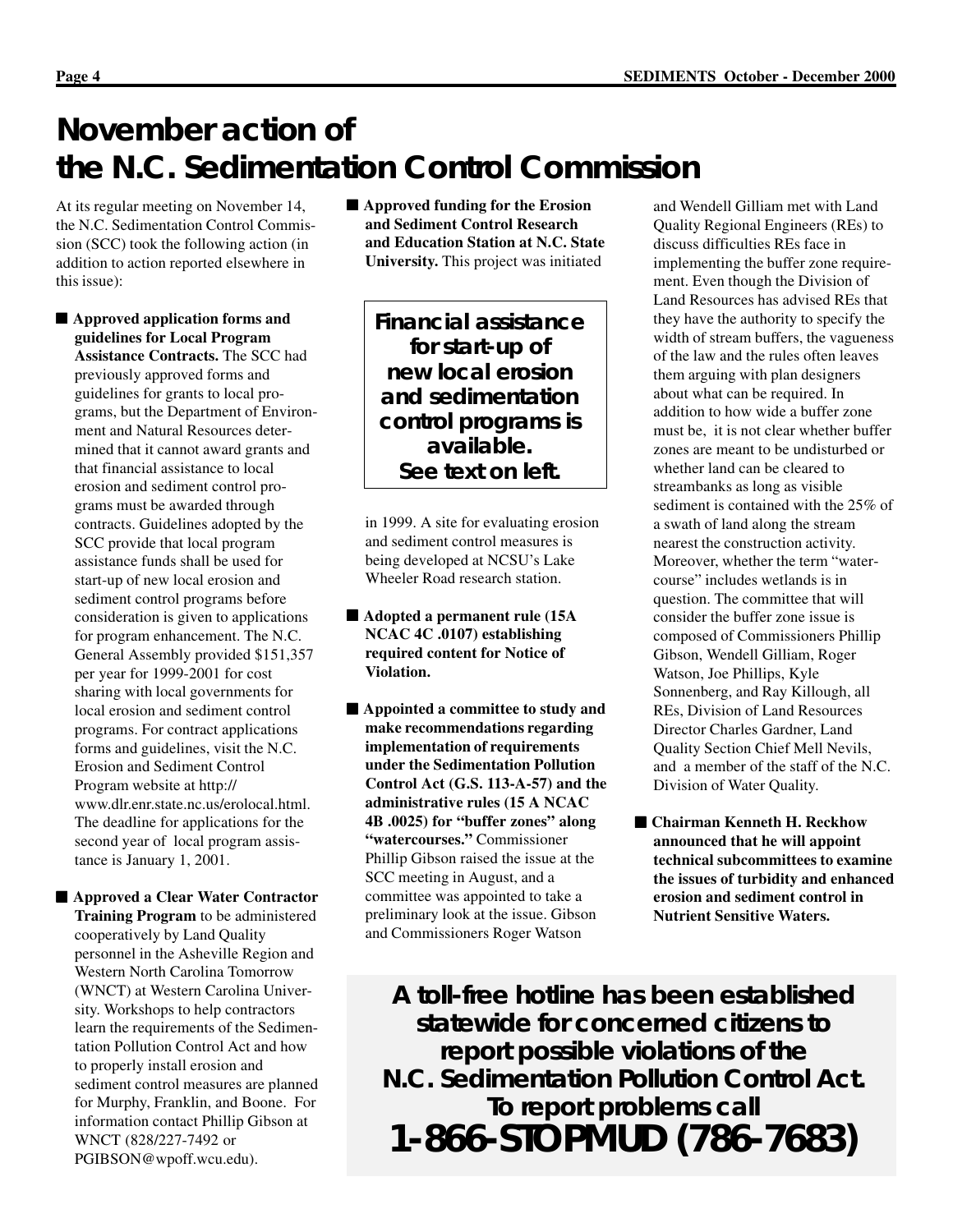## **Review shows DOT committed to erosion and sedimentation control**

Staff of the Land Quality Section reported to the Sedimentation Control Commission (SCC) in November that the N.C. Department of Transportation's Division of Highways is implementing the Sedimentation Pollution Control Act (SPCA) in a manner that demonstrates commitment to erosion and sedimentation control.

The SCC has delegated authority to DOT to implement the SPCA on all highway projects. Each year Land Quality central staff evaluates the DOT program by randomly selecting projects, reviewing the erosion control plans for adequacy, inspecting the projects for compliance and examining the projects' files. In addition, this year Land Quality regional staff conducted 266 inspections of DOT projects.

According to Bill Noyes, Land Quality Sedimentation Specialist, he and David Ward, Assistant Sedimentation Specialist, conducted in-depth reviews of 18 DOT projects and found all in compliance. They found all BMPs were effective and had been maintained, and they found that all plans were available on site and were adequate.

In their 266 inspections, Land Quality regional staff found 63.9% of

#### **Land Quality personnel changes**

- Chris Hite is the new Assistant Mining Specialist in the Raleigh Central Office.
- Russell McConnell is the new Environmental Technician in the Asheville Region.
- Charles Gerstell is the new Environmental Technician in the Mooresville Region.
- Bill Denton is the new Assistant Regional Engineer in the Raleigh Region.
- Kimberly Summers is the new Environmental Technician in the Raleigh Region.
- Kelly Spivey is the new Environmental Technician in the Washington Region.

projects in compliance. They noted offsite sedimentation in 16% of all DOT inspections. By comparison, for the same period, regional staff reported 9,713 inspections for projects other than DOT, with 58.3% in compliance and 19.6% having off-site sedimentation.

DOT received only 3 Notices of Violation from the Land Quality Section last year.

The DOT evaluation report notes that DOT has made progress in obtaining sufficient right-of-way along highways to adequately install and maintain perimeter measures, but that efforts in this regard need to continue, particularly on urban projects.

Among the other recommendations were that DOT should emphasize the need to maintain adequate erosion and sediment control measures between each phase of construction, should emphasize the need to consistently install stabilized construction entrances/exits for their projects to prevent sediment from tracking on to public roads, should improve procedures to ensure that future borrow and waste areas are adequately stabilized, and should continue to implement procedures that focus on private contractor adherence to the SPCA.

The SCC agreed that delegation of SPCA implementation to DOT should continue.

## **February 1 is deadline for Muddy Water Essay Contest**

Students in any charter, public, or private high school or equivalent program in North Carolina are eligible to submit an essay to the Muddy Water Essay Contest. Essays should be on the process of soil erosion and sedimentation, the biological and economic impacts of these processes, and how to prevent erosion and control sedimentation.

Land Quality Regional Offices should receive entries from schools in their regions by February 1. Materials on this contest have been widely distributed throughout North Carolina, but brochures are still available form the Land Quality Section at (919) 733-4574.

Judging is conducted by the N.C. Division of Land Resources, Land Quality Section in cooperation with the Department of Public Instruction, Science and English Sections. Regional judging will be completed by March 1. Regional winners will present their essays to a panel of judges on March 27 and state winners will be selected and announced at that time.

Each student and teacher submitting an essay will receive a certificate of appreciation. Each regional winner will receive \$100. Each state winning student, teacher, and school will receive \$250 for 3rd place; \$500 for 2nd place; and \$1,000 for lst place.

#### **Killough family honored by NCSU**

N.C. Sedimentation Control Commission member Ray Killough and his wife, Judy, were honored as the N.C. State University Family of the Year during Parents and Families Weekend in September. The Killoughs were nominated by their daughters, Lauren and Mary Winn both students at NCSU. Lauren and Mary Winn wrote an essay in the form of a dialogue between them attesting to their parent's support for their eduction and their enthusiasm for NCSU. Chancellor

Marye Ann Fox presented the Killoughs a commemorative plaque and gift certificate.

A 1970 engineering graduate of NCSU, Ray Killough is Senior Vice President - Operations of Piedmont Natural Gas. He represents North Carolina utilities on the SCC.

Lauren and Mary Winn's essay about their parents may be read at website: http://www.ncsu.edu/for\_parents/Family/ killough.html.